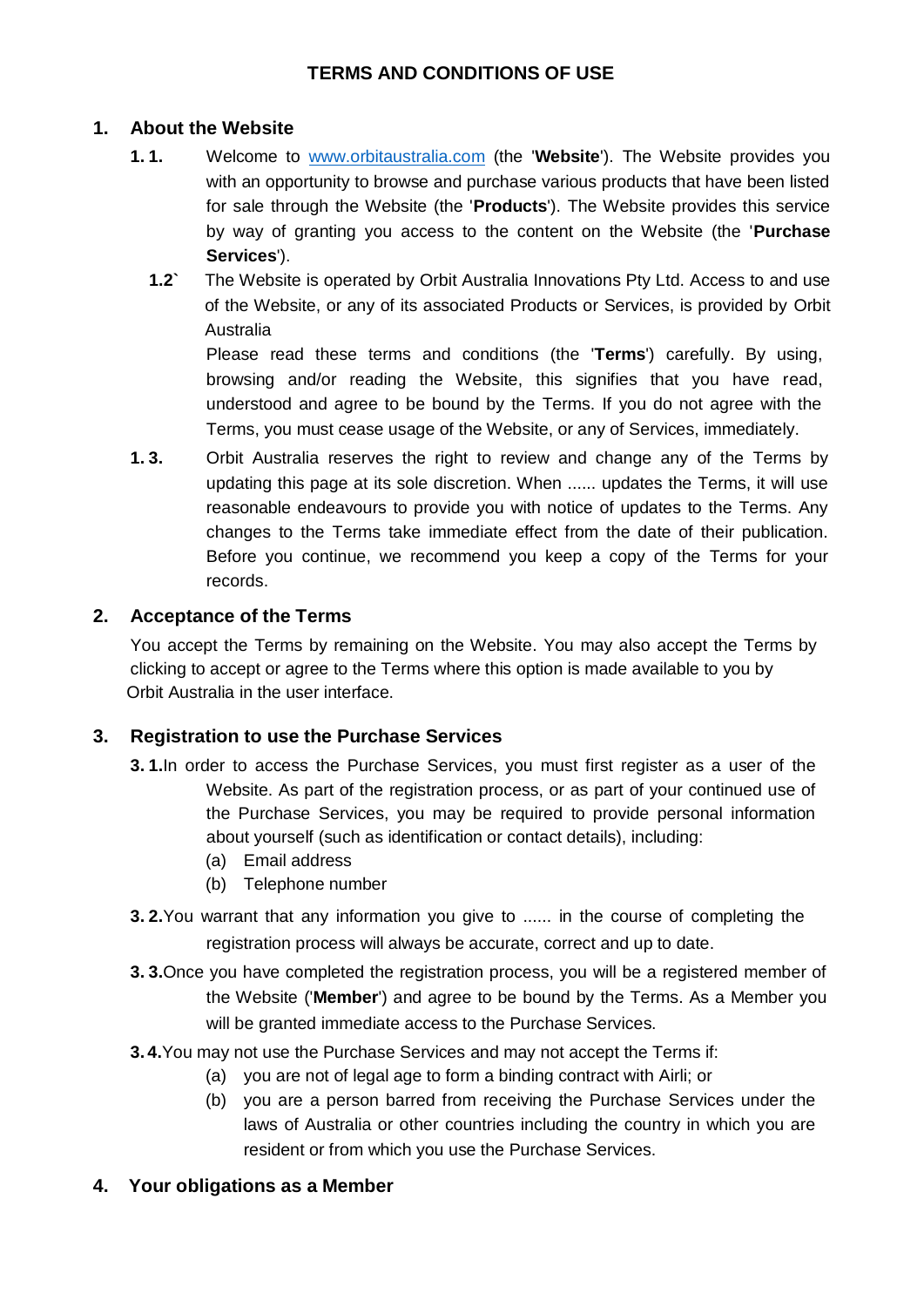**4. 1.**As a Member, you agree to comply with the following:

You will use the Purchase Services only for purposes that are permitted by:

- (a) the Terms;
- (b) any applicable law, regulation or generally accepted practices or guidelines in the relevant jurisdictions;
- (c) you have the sole responsibility for protecting the confidentiality of your password and/or email address. Use of your password by any other person may result in the immediate cancellation of the Purchase Services;
- (d) any use of your registration information by any other person, or third parties, is strictly prohibited. You agree to immediately notify Airli of any unauthorised use of your password or email address or any breach of security of which you have become aware;
- (e) access and use of the Website is limited, non-transferable and allows for the sole use of the Website by you for the purposes of Airli providing the Purchase Services;
- (f) you will not use the Purchase Services or Website for any illegal and/or unauthorised use which includes collecting email addresses of Members by electronic or other means for the purpose of sending unsolicited email or unauthorised framing of or linking to the Website;
- (g) you agree that commercial advertisements, affiliate links, and other forms of solicitation may be removed from the Website without notice and may result in termination of the Purchase Services. Appropriate legal action will be taken by Airli for any illegal or unauthorised use of the Website; and
- (h) you acknowledge and agree that any automated use of the Website or its Purchase Services is prohibited.

# **5. Purchase of Products and Returns Policy**

- **5. 1.** In using the Purchase Services to purchase the Product through the Website, you will agree to the payment of the purchase price listed on the Website for the Product (the '**Purchase Price**').
- **5. 2.** Payment of the Purchase Price may be made through ...... (the '**Payment Gateway Provider**')

In using the Purchase Services, you warrant that you have familiarised yourself with, and agree to be bound by, the applicable Terms and Conditions of Use, Privacy Policy and other relevant legal documentation provided by the Payment Gateway Providers.

- **5. 3.** Following payment of the Purchase Price being confirmed by Airli, you will be issued with a receipt to confirm that the payment has been received and Airli may record your purchase details for future use.
	- **5.4.** Orbit Australia may, at their sole discretion, provide a refund on the return of the Products within 7 days where the Product packaging is unopened and remains in a saleable condition. You acknowledge and agree that you are liable for any postage and shipping costs associated with any refund pursuant to this clause.

#### **6. Warranty**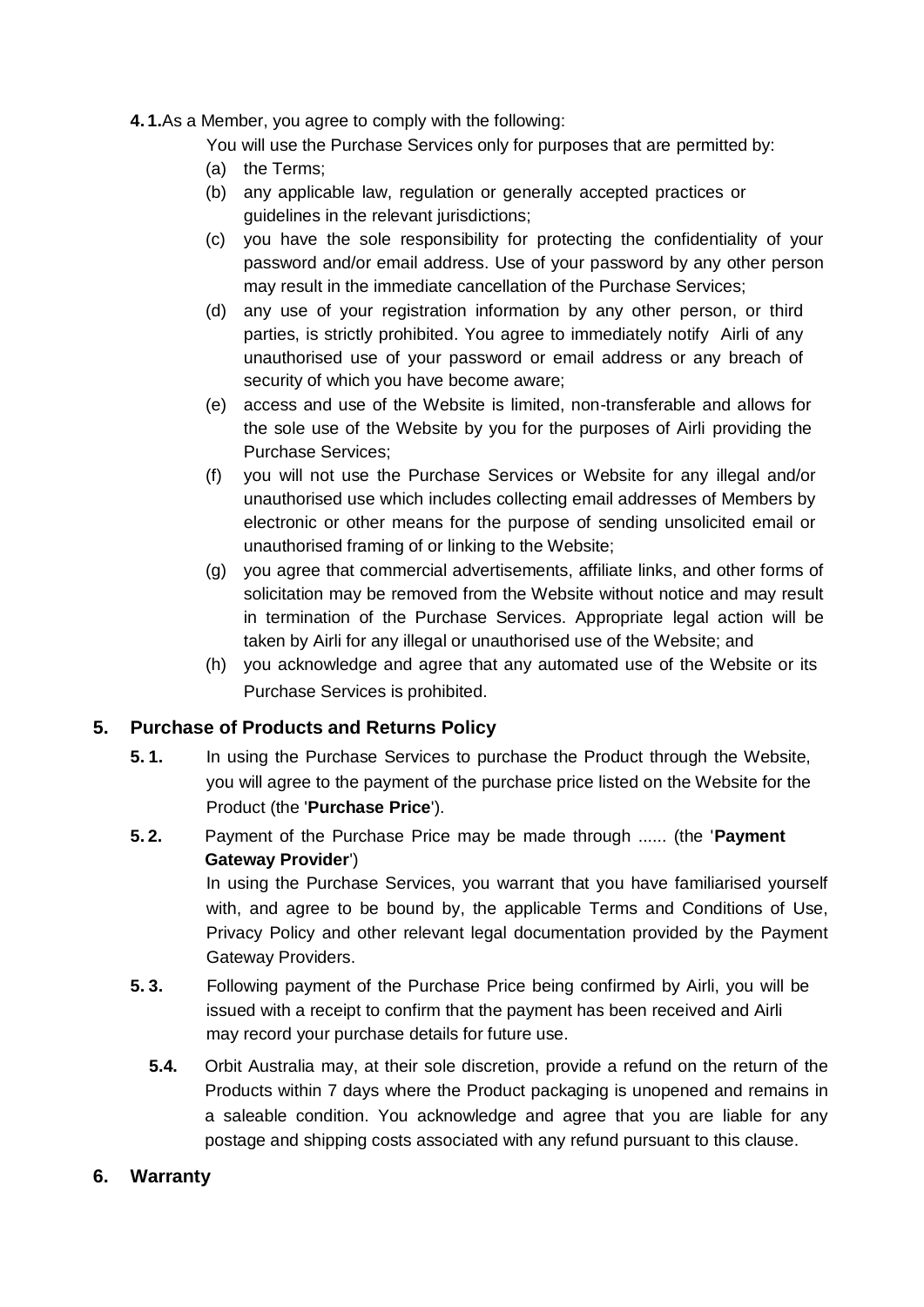- **6.1.** Orbit Australia's Products come with guarantees that cannot be excluded under the Australian Consumer Law. You are entitled to a replacement or refund for a major failure of the Product and compensation for any other reasonably foreseeable loss or damage. You are also entitled to have the Products repaired or replaced if the Products fail to be of acceptable quality and the failure does not amount to a major failure (the '**Warranty**').
- **6. 2.** You may make a claim under this clause (the ' **Warranty Claim**') for material defects and workmanship in the Products within 30 days from the date of purchase (the ' **Warranty Period**').
	- **6.3.** In order to make a Warranty Claim during the Warranty Period, you must provide proof of purchase to ...... showing the date of purchase of the Products, provide a description of the Products and the price paid for the Products by sending written notice to Orbit Australiaat Ground Floor, Launch Pad, 100 George Street, Parramatta NSW 2150 ...... or by email at .......
- **6. 4.** Where the Warranty Claim is accepted then Airli will, at its sole discretion, either repair or replace any defective Products or part thereof with a new or remanufactured equivalent during the Warranty Period at no charge to you for parts or labour. You acknowledge and agree that you will be solely liable for any postage or shipping costs incurred in facilitating the Warranty Claim.
- **6. 5.** The Warranty shall be the sole and exclusive warranty granted by Airli and shall be the sole and exclusive remedy available to you in addition to other rights and under a law in relation to the Products to which this warranty relates.
- **6. 6.** All implied warranties including the warranties of merchantability and fitness for use are limited to the Warranty Period.
- **6. 7.** The Warranty does not apply to any appearance of the supplied Products nor to the additional excluded items set forth below nor to any supplied Products where the exterior of which has been damaged or defaced, which has been subjected to misuse, abnormal service or handling, or which has been altered or modified in design or construction.

# **7. Delivery**

- **7. 1.** You acknowledge that the Purchase Services offered by ...... integrate delivery (the ' **Delivery Services**') through the use of third party delivery companies (the ' **Delivery Service Providers**').
- **7. 2.** In providing the Purchase Services, ...... may provide you with a variety of delivery and insurance options offered as part of the Delivery Services by the Delivery Service Providers. You acknowledge and agree that ...... is not the provider of these delivery and insurance options and merely facilitates your interaction with the Delivery Service Providers in respect to providing the Delivery Services.
	- **3.** In the event that an item is lost or damaged in the course of the Delivery Services, Orbit Australia asks that you:
		- (a) contact the Delivery Service Provider directly to request a refund or to claim on any insurance options available; and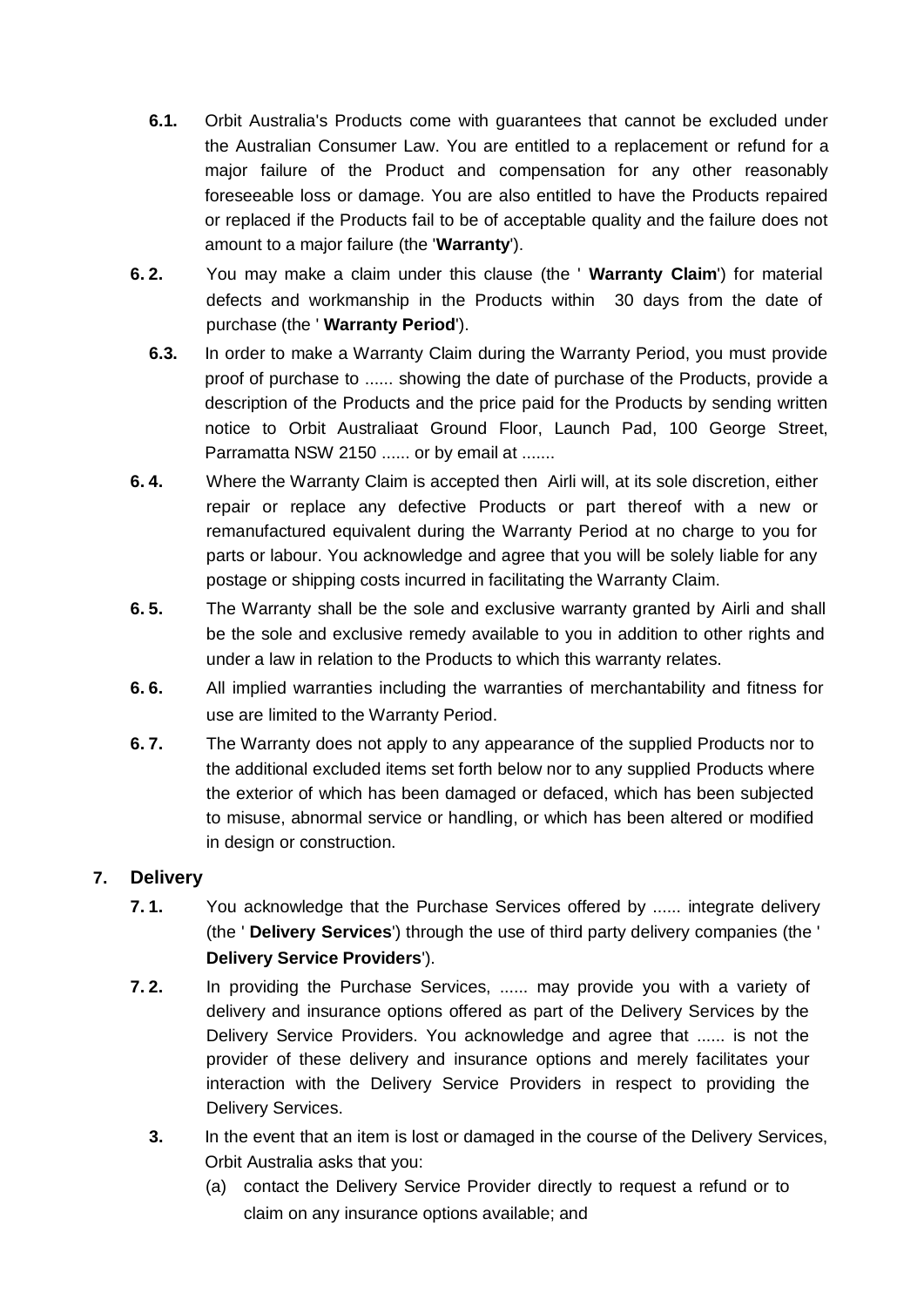(b) contact us by sending an email to Orbit Australia outlining in what way the Products were damaged in transit so we are able to determine if the Delivery Service Provider should be removed from the Purchase Services.

# **8. Copyright and Intellectual Property**

- **8. 1.** The Website, the Purchase Services and all of the related products of Airli are subject to copyright. The material on the Website is protected by copyright under the laws of Australia and through international treaties. Unless otherwise indicated, all rights (including copyright) in the site content and compilation of the website (including text, graphics, logos, button icons, video images, audio clips and software) (the '**Content**') are owned or controlled for these purposes, and are reserved by Airli or its contributors.
- **8. 2.** Airli retains all rights, title and interest in and to the Website and all related content. Nothing you do on or in relation to the Website will transfer to you:
	- (a) the business name, trading name, domain name, trade mark, industrial design, patent, registered design or copyright of Airli; or
	- (b) the right to use or exploit a business name, trading name, domain name, trade mark or industrial design; or
	- (c) a system or process that is the subject of a patent, registered design or copyright (or an adaptation or modification of such a system or process).
- **8. 3.** You may not, without the prior written permission of ...... and the permission of any other relevant rights owners: broadcast, republish, up-load to a third party, transmit, post, distribute, show or play in public, adapt or change in any way the Content or third party content for any purpose. This prohibition does not extend to materials on the Website, which are freely available for re-use or are in the public domain.

#### **9. Privacy**

Orbit Australia takes your privacy seriously and any information provided through your use of the Website and/or the Purchase Services are subject to Airli 's Privacy Policy, which is available on the Website.

# **10. General Disclaimer**

- **10.1.** You acknowledge that Orbit Australia does not make any terms, guarantees, warranties, representations or conditions whatsoever regarding the Products other than provided for pursuant to these Terms.
- **10.2.** Orbit Australia will make every effort to ensure a Product is accurately depicted on the Website, however, you acknowledge that sizes, colours and packaging may differ from what is displayed on the Website.
- **10. 3.** Nothing in these Terms limits or excludes any guarantees, warranties, representations or conditions implied or imposed by law, including the Australian Consumer Law (or any liability under them) which by law may not be limited or excluded.
- **10. 4.** Subject to this clause, and to the extent permitted by law: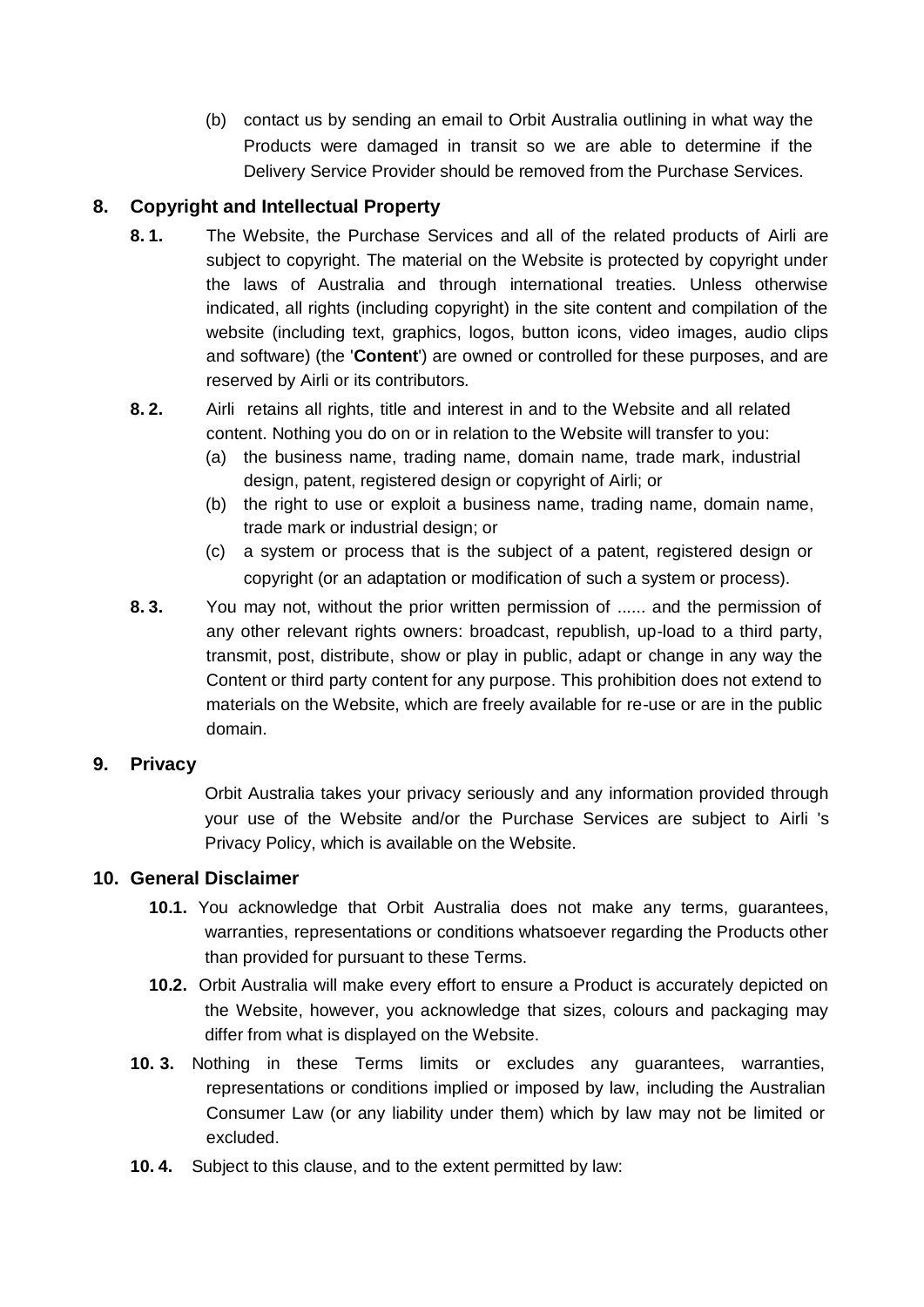- (a) all terms, guarantees, warranties, representations or conditions which are not expressly stated in these Terms are excluded; and
- (b) Orbit Australia will not be liable for any special, indirect or consequential loss or damage (unless such loss or damage is reasonably foreseeable resulting from our failure to meet an applicable Consumer Guarantee), loss of profit or opportunity, or damage to goodwill arising out of or in connection with the Purchase Services or these Terms (including as a result of not being able to use the Purchase Services or the late supply of the Purchase Services), whether at common law, under contract, tort (including negligence), in equity, pursuant to statute or otherwise.
- **5.** Use of the Website, the Purchase Services, and any of the products of Orbit Australia (including the Delivery Services), is at your own risk. Everything on the Website, the Purchase Services, and the Products of Airli, are provided to you on an "as is" and "as available" basis, without warranty or condition of any kind. None of the affiliates, directors, officers, employees, agents, contributors, third party content providers or licensors of Airli (including any third party where the Delivery Services are made available to you) make any express or implied representation or warranty about its Content or any products or Purchase Services (including the products or Purchase Services of Airli) referred to on the Website. This includes (but is not restricted to) loss or damage you might suffer as a result of any of the following:
	- (a) failure of performance, error, omission, interruption, deletion, defect, failure to correct defects, delay in operation or transmission, computer virus or other harmful component, loss of data, communication line failure, unlawful third party conduct, or theft, destruction, alteration or unauthorised access to records;
	- (b) the accuracy, suitability or currency of any information on the Website, the Purchase Service, or any of its Content related products (including third party material and advertisements on the Website);
	- (c) costs incurred as a result of you using the Website, the Purchase Services or any of the Products;
	- (d) the Content or operation in respect to links which are provided for the User's convenience;
	- (e) any failure to complete a transaction, or any loss arising from e-commerce transacted on the Website; or
	- (f) any defamatory, threatening, offensive or unlawful conduct of third parties or publication of any materials relating to or constituting such conduct.

#### **11. Limitation of Liability**

**11.1.** Orbit Australia's total liability arising out of or in connection with the Purchase Services or these Terms, however arising, including under contract, tort (including negligence), in equity, under statute or otherwise, will not exceed the most recent Purchase Price paid by you under these Terms or where you have not paid the Purchase Price, then the total liability of ...... is the resupply of information or Purchase Services to you.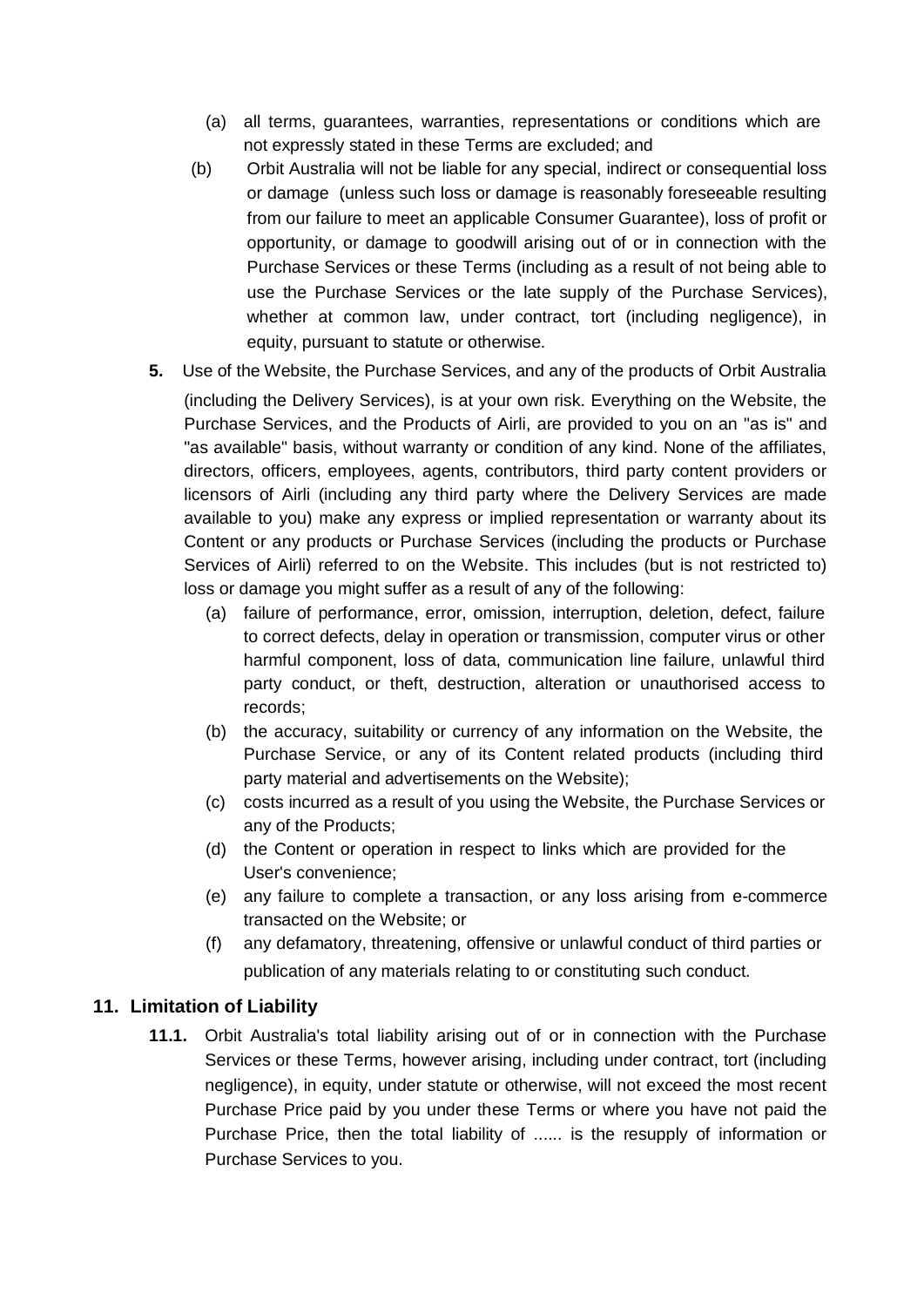- **11. 2.** You expressly understand and agree that Airli, its affiliates, employees, agents, contributors, third party content providers and licensors shall not be liable to you for any direct, indirect, incidental, special consequential or exemplary damages which may be incurred by you, however caused and under any theory of liability. This shall include, but is not limited to, any loss of profit (whether incurred directly or indirectly), any loss of goodwill or business reputation and any other intangible loss.
	- **11.3.** Orbit Australia is not responsible or liable in any manner for any site content (including the Content and Third Party Content) posted on the Website or in connection with the Purchase Services, whether posted or caused by users of the website of Orbit Australia, by third parties or by any of the Purchase Services offered by

Airli

**11. 4.** You acknowledge that Airli does not provide the Delivery Services to you and you agree that Airli will not be liable to you for any special, indirect or consequential loss or damage, loss of profit or opportunity, or damage to goodwill arising out of or in connection with the Delivery Services.

# **12. Termination of Contract**

- **12.1** The Terms will continue to apply until terminated by either you or by Orbit Australia as set out below.
- **12. 2.** If you want to terminate the Terms, you may do so by:
	- (a) notifying Airli at any time; and
	- (b) closing your accounts for all of the Purchase Services which you use, where Airli has made this option available to you.

Your notice should be sent, in writing, to Orbit Australia via the 'Contact Us' link on our homepage.

- **12. 3.** ...... may at any time, terminate the Terms with you if:
	- (a) you have breached any provision of the Terms or intend to breach any provision;
	- (b) Orbit Australia is required to do so by law;
	- (c) the partner with whom Airli offered the Purchase Services to you has terminated its relationship with Airli or ceased to offer the Purchase Services to you;
	- (d) Orbit Australia is transitioning to no longer providing the Purchase Services to Users in the country in which you are resident or from which you use the service; or

 the provision of the Purchase Services to you by Orbit Australia is, in the opinion of Orbit Australia, no longer commercially viable.

**12.4.** Subject to local applicable laws, Orbit Australia reserves the right to discontinue or cancel your membership to the Website at any time and may suspend or deny, in its sole discretion, your access to all or any portion of the Website or the Purchase Services without notice if you breach any provision of the Terms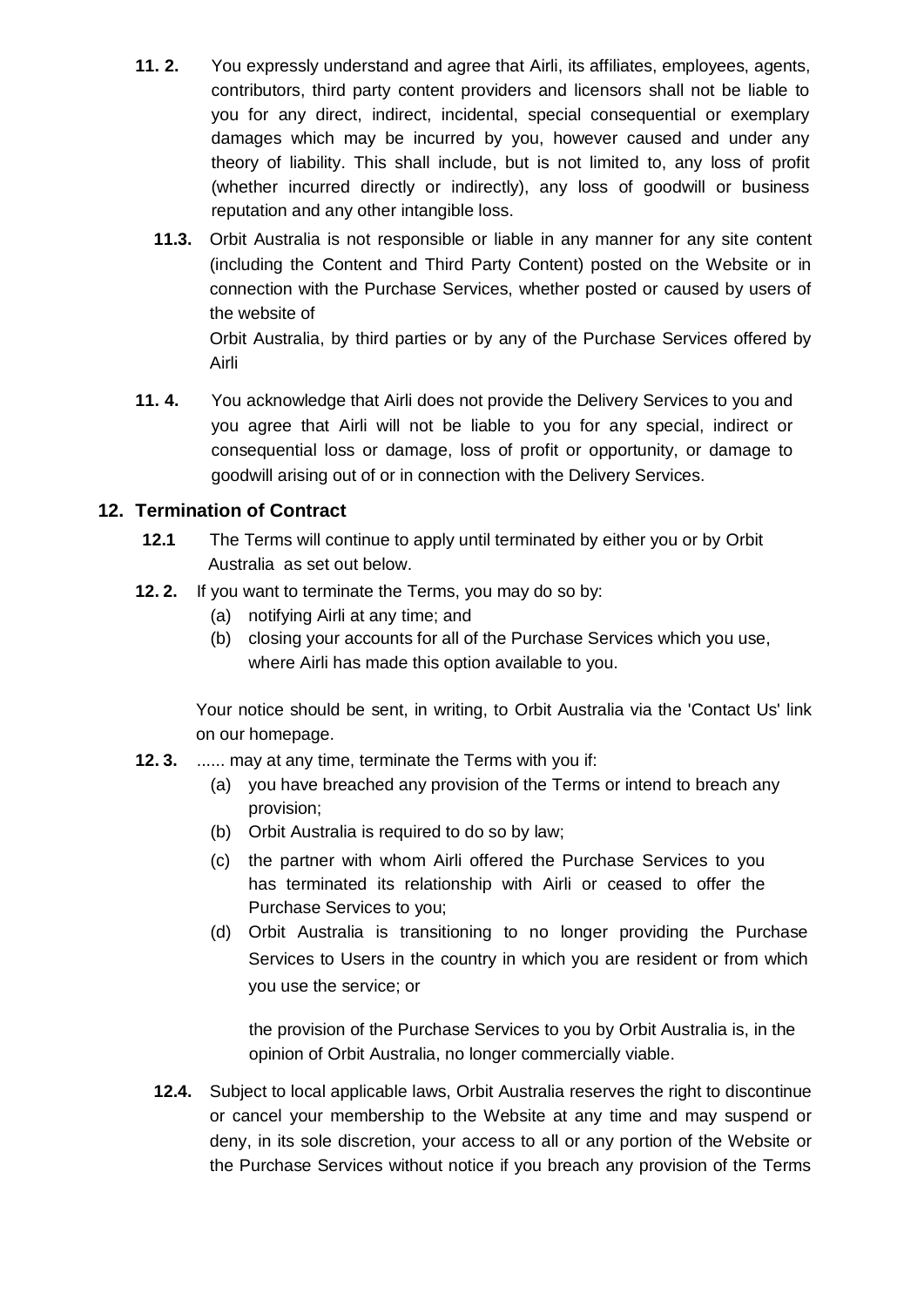or any applicable law or if your conduct impacts Orbit Australia's name or reputation or violates the rights of those of another party.

**12.5.** When the Terms come to an end, all of the legal rights, obligations and liabilities that you and Orbit Australia have benefited from, been subject to (or which have accrued over time whilst the Terms have been in force) or which are expressed to continue indefinitely, shall be unaffected by this cessation, and the provisions of this clause shall continue to apply to such rights, obligations and liabilities indefinitely.

# **13. Indemnity**

- **1.** You agree to indemnify Orbit Australia, its affiliates, employees, agents, contributors, third party content providers and licensors from and against:
	- (a) all actions, suits, claims, demands, liabilities, costs, expenses, loss and damage (including legal fees on a full indemnity basis) incurred, suffered or arising out of or in connection with any Content you post through the Website;
	- (b) any direct or indirect consequences of you accessing, using or transacting on the Website or attempts to do so and any breach by you or your agents of these Terms; and/or
	- (c) any breach of the Terms.

# **14. Dispute Resolution**

**14. 1.** Compulsory:

If a dispute arises out of or relates to the Terms, either party may not commence any Tribunal or Court proceedings in relation to the dispute, unless the following clauses have been complied with (except where urgent interlocutory relief is sought).

**14.2.** Notice:

A party to the Terms claiming a dispute ('**Dispute**') has arisen under the Terms, must give written notice to the other party detailing the nature of the dispute, the desired outcome and the action required to settle the Dispute.

# **14.3.** Resolution:

On receipt of that notice ('**Notice**') by that other party, the parties to the Terms ('**Parties**') must:

- (a) Within 7 days days of the Notice endeavour in good faith to resolve the Dispute expeditiously by negotiation or such other means upon which they may mutually agree;
- (b) If for any reason whatsoever, 7 days after the date of the Notice, the Dispute has not been resolved, the Parties must either agree upon selection of a mediator or request that an appropriate mediator be appointed by the President of the Australian Mediation Association or his or her nominee;
- (c) The Parties are equally liable for the fees and reasonable expenses of a mediator and the cost of the venue of the mediation and without limiting the foregoing undertake to pay any amounts requested by the mediator as